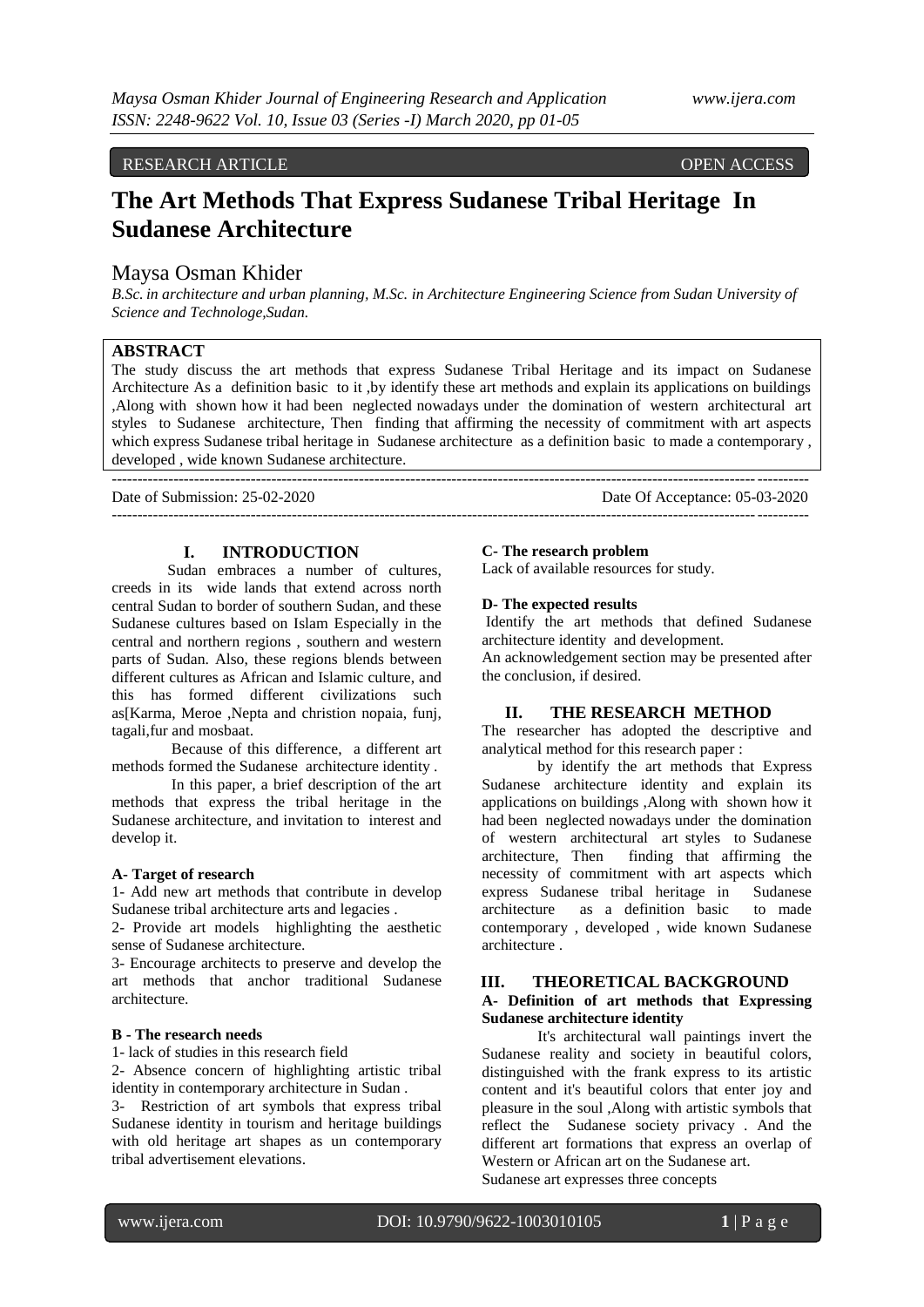- 1- Function and society demands.
- 2-Tribal heritage.
- 3-Joy, stability and contemporary.
- It is also flexible, expressive with cheery colors.

# **B- Showing art methods that Express traditional heritage in Sudanese architecture and its applications in buildings**

1- Frank express style

This style express Sudanese society customs ,traditions and heritage through wall drawings with joy beautiful colors, reflect the Sudanese traditional civilization in contemporary way, as follows



Photo(1) shows traditional features to Sudanese woman's Source add by author



Photo (2) Painting of artist Abdul Rahman Al - Takinah Source: 2018/3489/spaces/495311.html



Photo (3) Painting of artist Nasreddine Douma Source: /530121621416067072



Photo (4) a painting of Sudanese artist Hussein Mirghani Source: altahligffk/2014/04/blogpost\_28.html



Photo(5) A painting of artist Saleh Abdo Source: dostor.org/2226697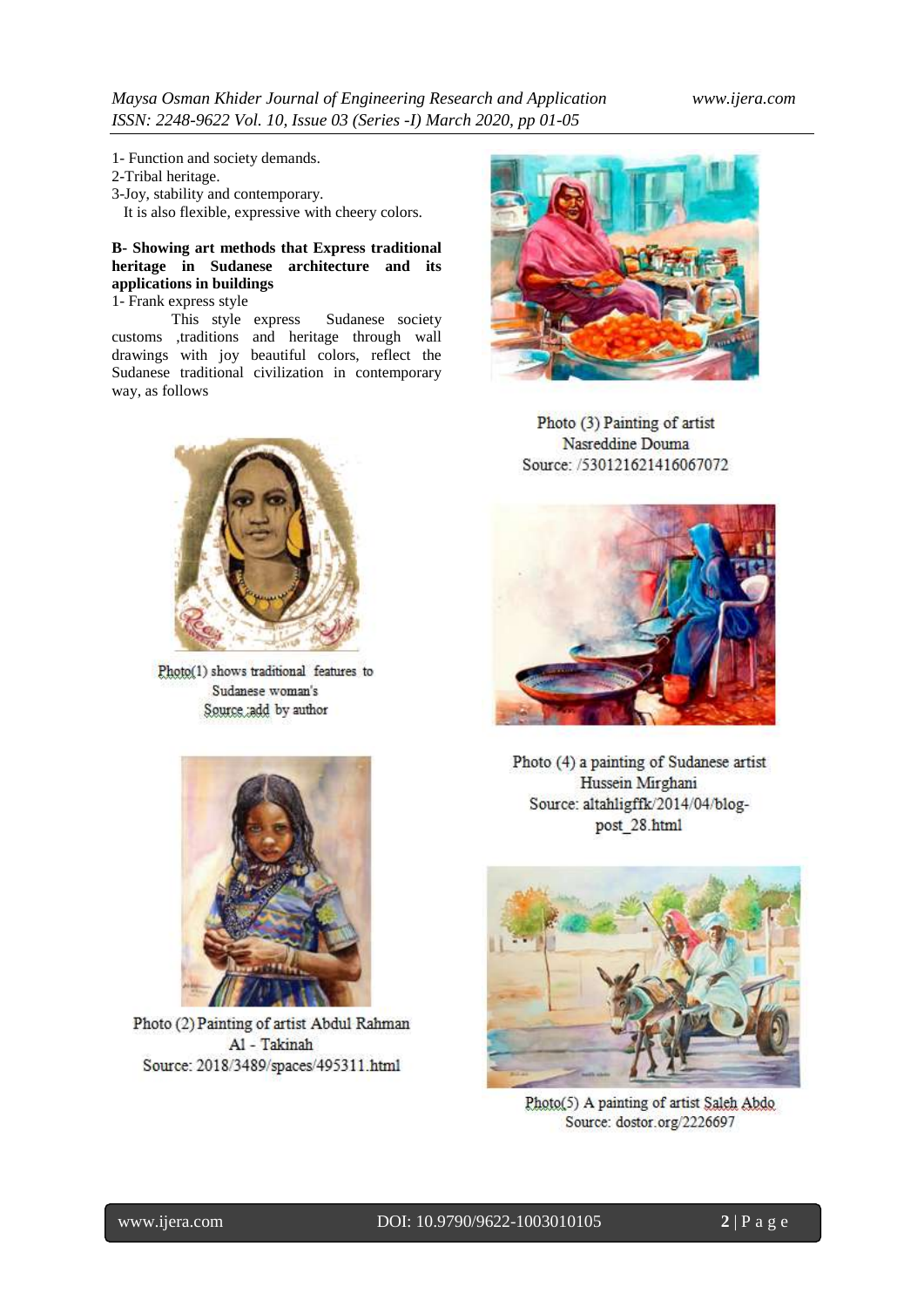

Photo(6) Painting of artist Abou El Hassan Madani Source: tawtheegonline.com/yb/.php?p=130036



Photo(7) Painting of artist Abou El Hassan Madani Source: ibrahimabdalla.montadarabi/t303

2- symbols style

In this style the artist use many different engineering shapes that express civilizations privacy, such as

a- Different geometric shapes, such as square, rectangle, circle etc.

b- Different formations of geometric shapes such as Islamic decorations, Flowers, fruit, steamers, flags, palms, fans, pets, wolves..etc, along with Expressive models.



Photo (8) Photo (8) Shows Nubian symbols Represented in Kato Dool Nubian Resort elevations - Nag' Gharb Soheil, Aswan- Egypt Source: kato-dool-nubian-house.html



Photo (9) shows The traditional art symbols Represented in of Ndebele tribe elevations, Ndebele Villag e, South Africa Source: m3refa.com/blog-post\_21-3/



Photo (10) Shows The Islamic art symbols Represented in Sheikh Lotfollah Mosque, Isfahan, Iran Source:

iranreview/Sheikh Lotfollah Mosque.htm

# all framed as follows 3-The merging style

It's the most beautiful style in expressing traditional architectural ,it's based on merging between frank expressing style and symbols style munched above in wall paintings . In order to make contemporary architecture express civilizations, as follows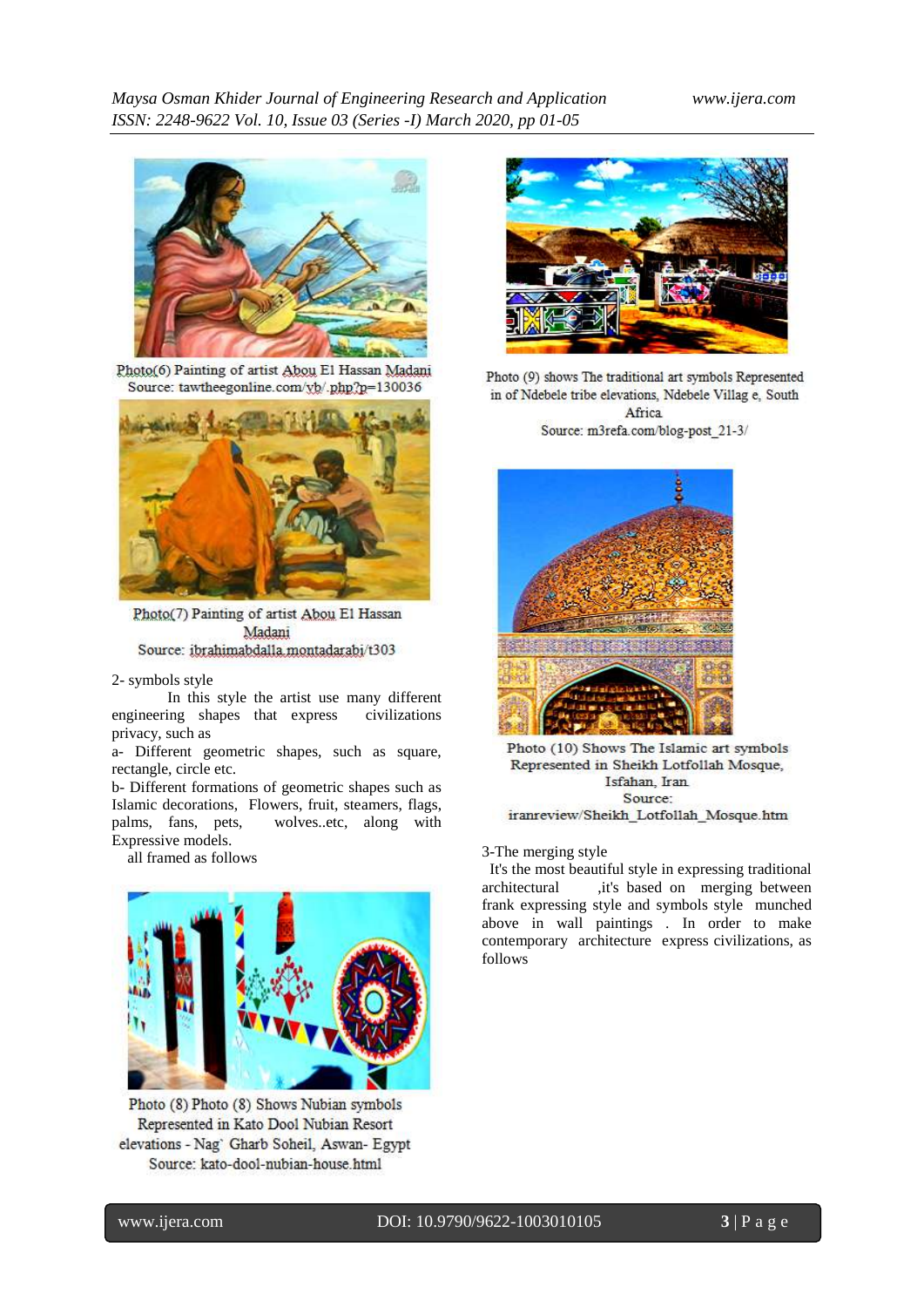

Photo (11) Painting of artist Hussein Mirghani. Source: artsgulf.com/607780



Photo (12) Source: sudapedia.sd/ar/content/310

In the following, the researcher present a hypothetical model of cultural building, to explain how the art methods that express tribal heritage can be applied in Sudanese architecture.



Photo (13) Cultural Building Side Perspective (A) Source: add by author



Photo (14) Cultural Building Rear perspective Source: add by author



Photo (15) Cultural Building Frontal perspective Source: add by author



Photo (16) Cultural Building Side Perspective (B) Source: add by author

### **C-Results of Neglecting existence of tribal art drawing in Sudanese architecture**

The neglecting of keeping tribal art drawings on architecture in Sudan had lead to

1 - Domination of Western art styles on the Sudanese one.

2 - Reduction of Sudanese architecture identity.

 And if this neglecting continues in this way the Sudanese architecture will lose its identity.

# **IV. FINDINGS**

1- The art methods that express Sudanese heritage in Sudanese architecture its the only way to limit the dominance of western architectural art styles on Sudanese architectural art style.